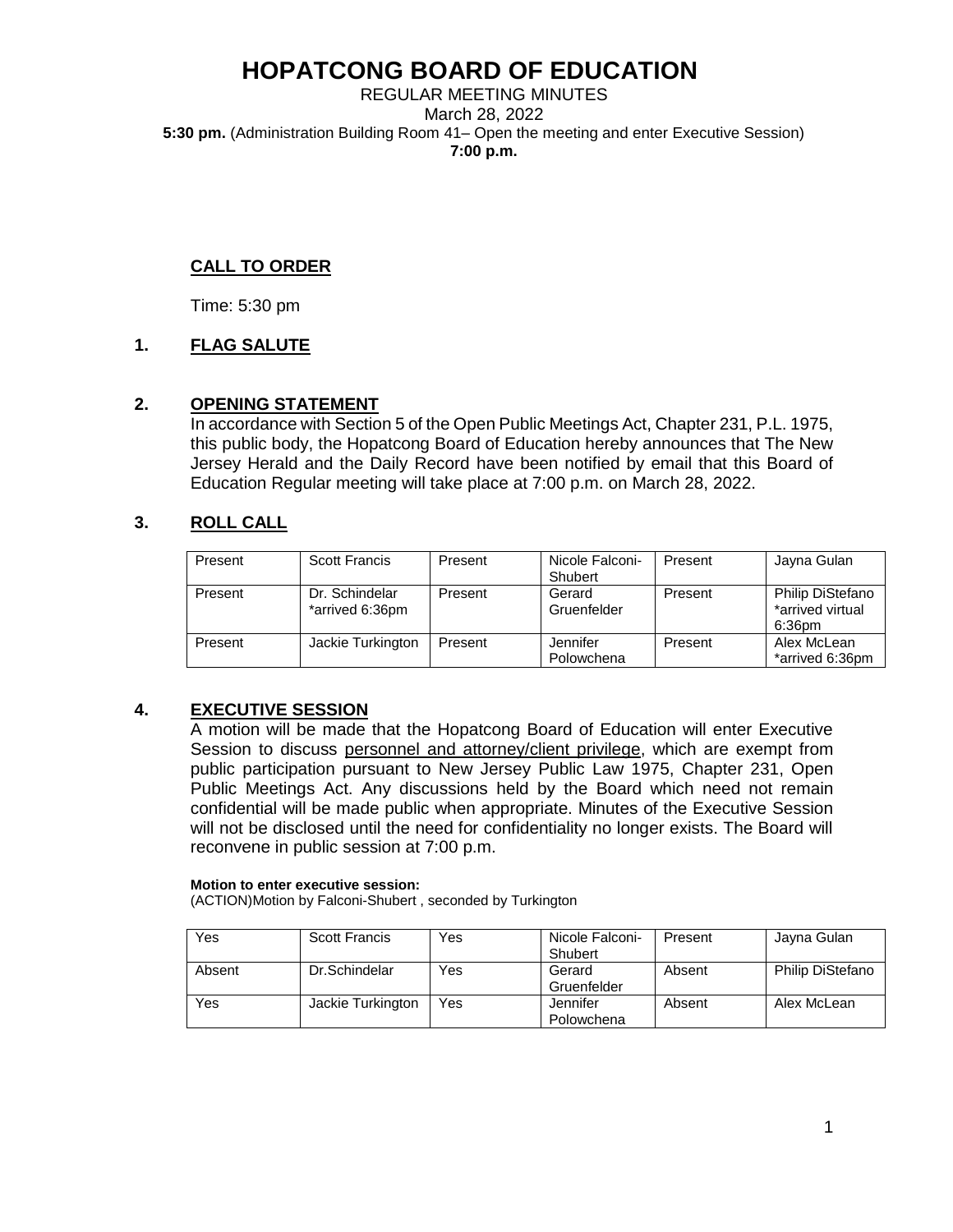## REGULAR MEETING MINUTES

March 28, 2022

**5:30 pm.** (Administration Building Room 41– Open the meeting and enter Executive Session)

**7:00 p.m.**

#### **5. RECONVENE**

#### **Motion to Reconvene**

(ACTION)Motion by Mclean, seconded by Falconi-Shubert

| Yes | <b>Scott Francis</b> | Yes | Nicole Falconi- | Yes | Jayna Gulan             |
|-----|----------------------|-----|-----------------|-----|-------------------------|
|     |                      |     | Shubert         |     |                         |
| Yes | Dr.Schindelar        | Yes | Gerard          | Yes | <b>Philip DiStefano</b> |
|     |                      |     | Gruenfelder     |     |                         |
| Yes | Jackie Turkington    | Yes | Jennifer        | Yes | Alex McLean             |
|     |                      |     | Polowchena      |     |                         |

### **6. APPROVAL OF MINUTES**

Approval of the minutes of the following meetings, as reported by the Board Secretary reviewed by the Board President and members of the Board:

a. February 28, 2022 – Regular Meeting

#### **Motion to approve 6a:**

(ACTION)Motion by Turkington, seconded by Polowchena

| Yes     | <b>Scott Francis</b> | Yes | Nicole Falconi-<br>Shubert | Yes | Jayna Gulan             |
|---------|----------------------|-----|----------------------------|-----|-------------------------|
| Abstain | Dr.Schindelar        | Yes | Gerard<br>Gruenfelder      | Yes | <b>Philip DiStefano</b> |
| Yes     | Jackie Turkington    | Yes | Jennifer<br>Polowchena     | Yes | Alex McLean             |

**#7** had originally been noted **Budget Review** – Dr. Schindelar took exception that the Budget approval was on the Agenda in two places; as item 7 **Budget Review** and **Finance** 12g. Item 12g was pulled and the resolution for Preliminary Budget Approval was moved to #7 in entirety.

Dr. Schindelar additionally stated that the Public Comment portion of the Agenda should be allowed before the Budget vote.

### **A motion to move Public Comment was made by Mr. Francis: All in Favor**

### **PUBLIC COMMENT – GENERAL DISCUSSION**

Ms. Linda Padula - High School Counselor thanked Dr. Piccirillo and the board for incorporating five snow days into the 2022/2023 calendar. Seeing negative comments on Facebook about our district is very distressing.

Stacy Yanko - for many years the board has not raised taxes which has put us in a bad position. She hopes moving forward the board goes to cap each year.

Brian Collins - Wonders why the board is seeking a 2.95% increase in taxes when there is 6% available. There is nowhere left to cut and we have books falling apart and things in need of replacement; only offering Spanish as a language elective. Sinking ship.

Rich Schindelar - Lot of people in town struggling have we explored shared services? Dawn Roberts - Her children and many others could not be accommodated here.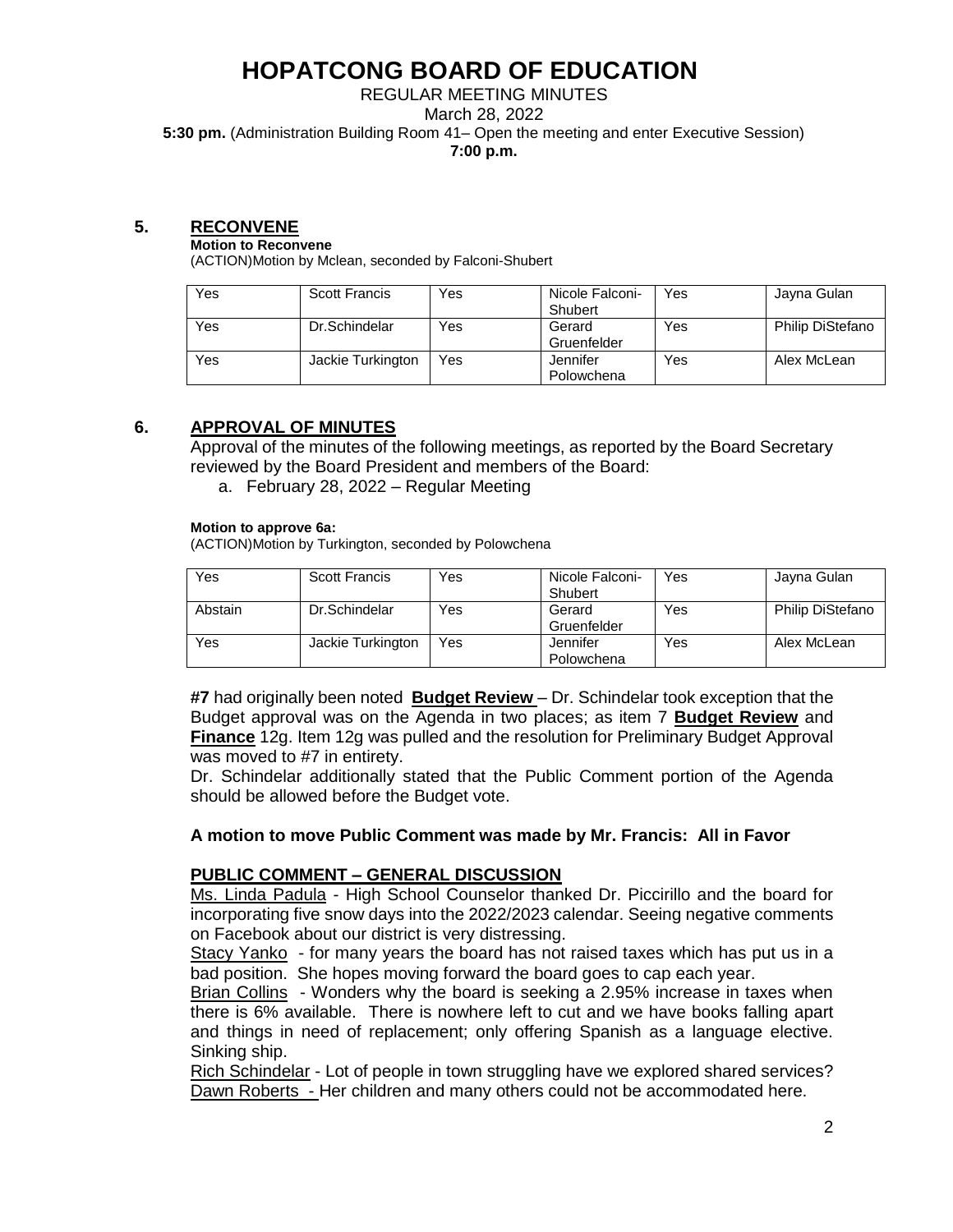REGULAR MEETING MINUTES March 28, 2022 **5:30 pm.** (Administration Building Room 41– Open the meeting and enter Executive Session) **7:00 p.m.**

#### **A motion to close Public Comment was made by Ms. Falconi-Shubert and seconded by Ms. Turkington: All in Favor**

Board member comments followed:

Jackie Turkington – Would like board to approve a 4% increase; it would put three teachers back in the classroom.

Nicole Falconi-Shubert – supports Jackie's wish to approve 4%. Pandemic has provided inconsistent education for our kids. By not investing in our district, we are telling parents to go elsewhere.

Gerard Gruenfelder – has been agonizing over this budget. We are facing a \$1.9m budget gap.

Jayna Gulan – knows first-hand how people are struggling but we need to raise taxes. In agreement with 4% increase.

Dr. Piccirillo interjects  $-$  The common enemy is the state  $-$  we are exploring ways to become more sustainable such as consolidation and transportation.

Alex McLean – believes we are in the situation we are in today because in the past, the state gave every district the same funding every year which was not based on enrollment. Our district kept getting the same amount despite the fact that our enrollment was decreasing. Now that our funding is tied to enrollment, our funding is decreasing as well as our enrollment.

Phil DiStefano – Concerned for those teachers that will be cut.

Sarah Schindelar – Need to be respectful for everybody in this town and the kids we are trying to educate. Nobody wants to discuss elephant in the room. The district is heading for insolvency.

### **7. PRELIMINARY BUDGET APPROVAL**

Approval of the following resolution for submission of the tentative 2022/2023 school budget to the Sussex County Superintendent:

"**WHEREAS,** the Superintendent has presented to the Finance Committee and other members of the Hopatcong Board of Education, a recommended 2022/2023 School District Budget in the total amount of \$35,423,404 as follows; and

**WHEREAS,** the Board approves a Local Tax Levy of \$25,605,888;

**WHEREAS**, the local tax levy will increase by a total of 4% composed of a 2% increase (\$492,607) and banked cap generated from the 2019/2020 fiscal year in the amount of \$482,948 for a total local tax levy increase of \$975,555.

**THEREFORE, BE IT RESOLVED** the Hopatcong School District preliminary 2022/2023 budget for submission to the Sussex County Superintendent's Office is approved as follows on the Meeting Agenda of March 28, 2022."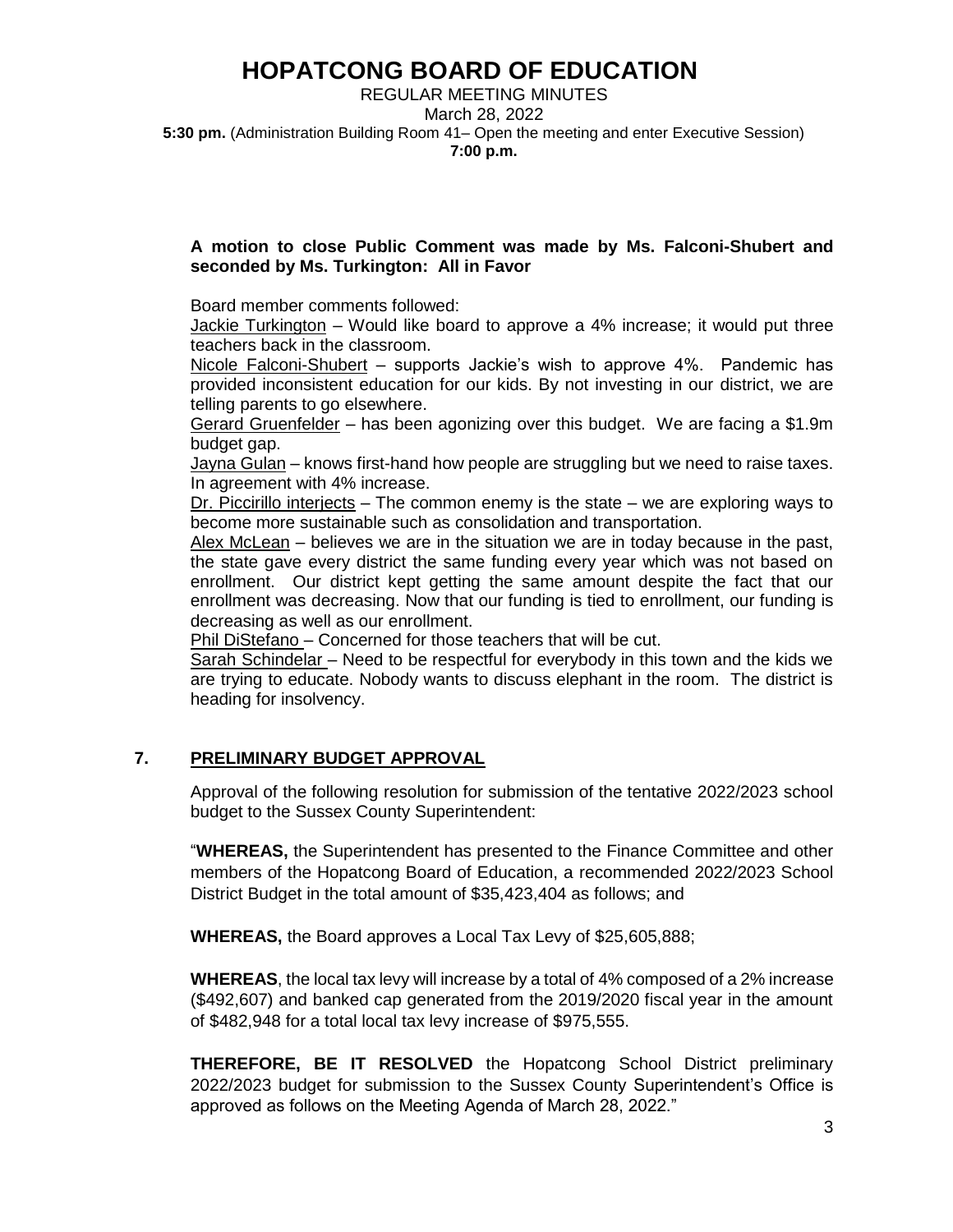#### REGULAR MEETING MINUTES March 28, 2022 **5:30 pm.** (Administration Building Room 41– Open the meeting and enter Executive Session) **7:00 p.m.**

| <b>General Fund</b>         |                               |                  |
|-----------------------------|-------------------------------|------------------|
| Fund 10                     | <b>Charter School Tuition</b> | \$<br>572,628.00 |
| <b>Fund 10-</b><br>606      | Interest Maintenance Reserve  | \$<br>200.00     |
| Fund 11                     | General Operating Fund        | \$31,777,123.00  |
| Fund 12                     | Debt Services Assessment      | \$<br>1,114.00   |
|                             | Capital Reserve               | \$<br>500.00     |
|                             |                               |                  |
| <b>Special Revenue Fund</b> |                               |                  |
| Fund 20                     | Federal/State Grants          | \$1,840,129.00   |
|                             | Debt Service                  | \$               |
|                             | Pre-School Expansion Aid      | \$1,231,710.00   |
| <b>Total Budget</b>         | \$35,423,404.00               |                  |

#### **Motion to approve 2.95% increase: Motion failed**

(ACTION)Motion by Falconi-Shubert, seconded by Gulan

| No      | <b>Scott Francis</b> | No | Nicole Falconi-<br>Shubert | No | Jayna Gulan      |
|---------|----------------------|----|----------------------------|----|------------------|
| Present | Dr.Schindelar        | No | Gerard<br>Gruenfelder      | No | Philip DiStefano |
| No      | Jackie Turkington    | No | Jennifer<br>Polowchena     | No | Alex McLean      |

#### **Motion to approve 4% increase:**

(ACTION)Motion by Turkington, seconded by Falconi-Shubert

The motion to approve a 4% increase was immediately followed by a motion to enter Executive Session.

#### **Motion to Enter Executive Session:**

(ACTION)Motion by Gulan, seconded by Falconi-Shubert

| Yes | <b>Scott Francis</b> | Yes | Nicole Falconi- | Yes | Jayna Gulan             |
|-----|----------------------|-----|-----------------|-----|-------------------------|
|     |                      |     | Shubert         |     |                         |
| Yes | Dr.Schindelar        | Yes | Gerard          | Yes | <b>Philip DiStefano</b> |
|     |                      |     | Gruenfelder     |     |                         |
| Yes | Jackie Turkington    | Yes | Jennifer        | Yes | Alex McLean             |
|     |                      |     | Polowchena      |     |                         |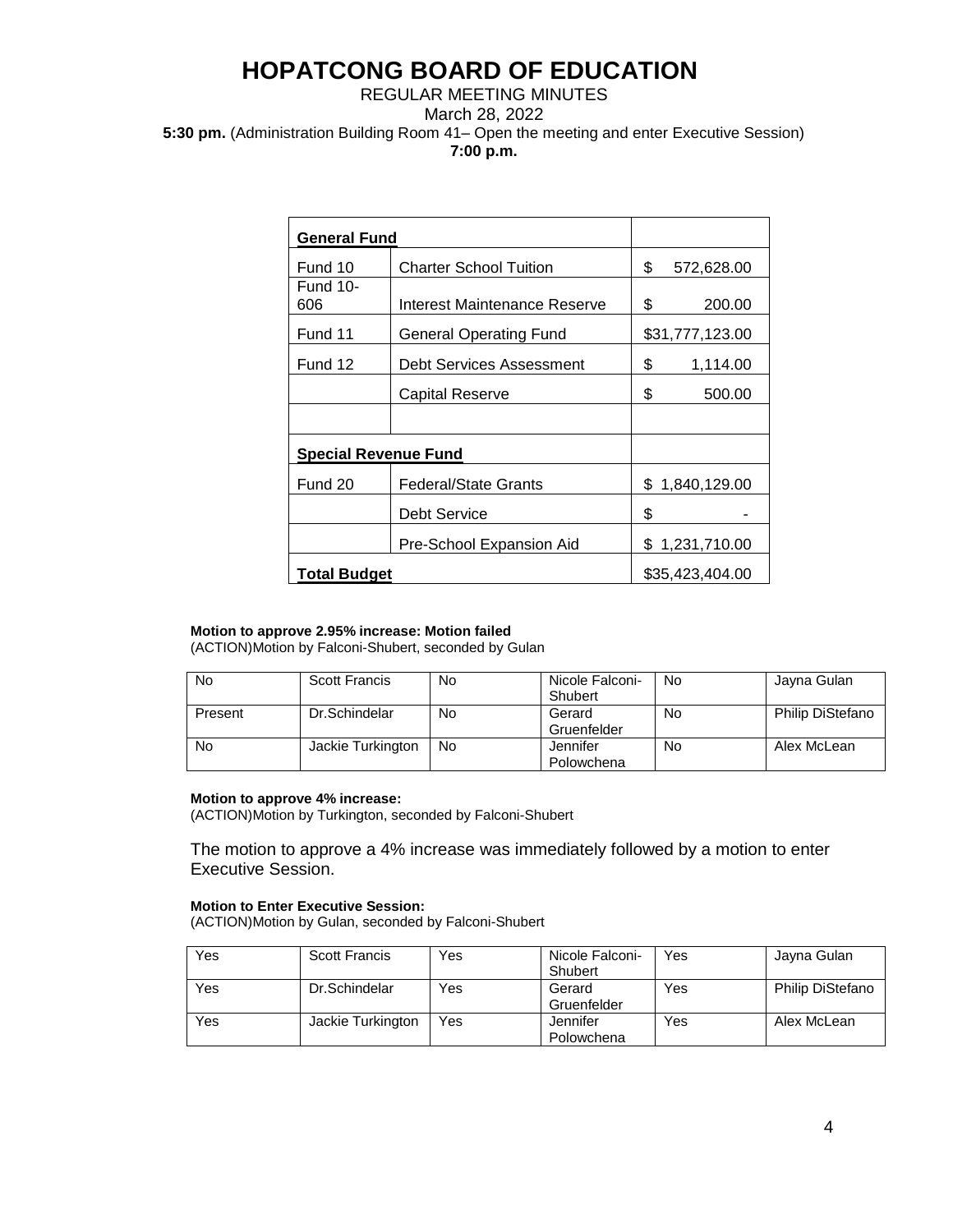#### REGULAR MEETING MINUTES March 28, 2022 **5:30 pm.** (Administration Building Room 41– Open the meeting and enter Executive Session) **7:00 p.m.**

#### **Motion to Reconvene:**

(ACTION)Motion by Francis, seconded by Turkington

| Yes    | <b>Scott Francis</b> | Yes | Nicole Falconi-<br>Shubert | Yes | Jayna Gulan             |
|--------|----------------------|-----|----------------------------|-----|-------------------------|
| Absent | Dr.Schindelar        | Yes | Gerard<br>Gruenfelder      | Yes | <b>Philip DiStefano</b> |
| Yes    | Jackie Turkington    | Yes | Jennifer<br>Polowchena     | Yes | Alex McLean             |

Dr. Schindelar had left before board went into their second Executive Session.

#### **7. Approval of the following resolution for submission of the tentative 2022/2023 school budget to the Sussex County Superintendent:**

"**WHEREAS,** the Superintendent has presented to the Finance Committee and other members of the Hopatcong Board of Education, a recommended 2022/2023 School District Budget in the total amount of \$35,423,404 as follows; and

**WHEREAS,** the Board approves a Local Tax Levy of \$25,605,888;

**WHEREAS**, the local tax levy will increase by a total of 4% composed of a 2% increase (\$492,607) and banked cap generated from the 2019/2020 fiscal year in the amount of \$482,948 for a total local tax levy increase of \$975,555.

**THEREFORE, BE IT RESOLVED** the Hopatcong School District preliminary 2022/2023 budget for submission to the Sussex County Superintendent's Office is approved as follows on the Meeting Agenda of March 28, 2022."

| <b>General Fund</b>         |                               |    |                 |
|-----------------------------|-------------------------------|----|-----------------|
| Fund 10                     | <b>Charter School Tuition</b> | \$ | 572,628.00      |
| <b>Fund 10-</b><br>606      | Interest Maintenance Reserve  | \$ | 200.00          |
| Fund 11                     | <b>General Operating Fund</b> |    | \$31,777,123.00 |
| Fund 12                     | Debt Services Assessment      | \$ | 1,114.00        |
|                             | Capital Reserve               | \$ | 500.00          |
|                             |                               |    |                 |
| <b>Special Revenue Fund</b> |                               |    |                 |
| Fund 20                     | <b>Federal/State Grants</b>   |    | \$1,840,129.00  |
|                             | Debt Service                  | \$ |                 |
|                             | Pre-School Expansion Aid      |    | \$1,231,710.00  |
| <b>Total Budget</b>         |                               |    | \$35,423,404.00 |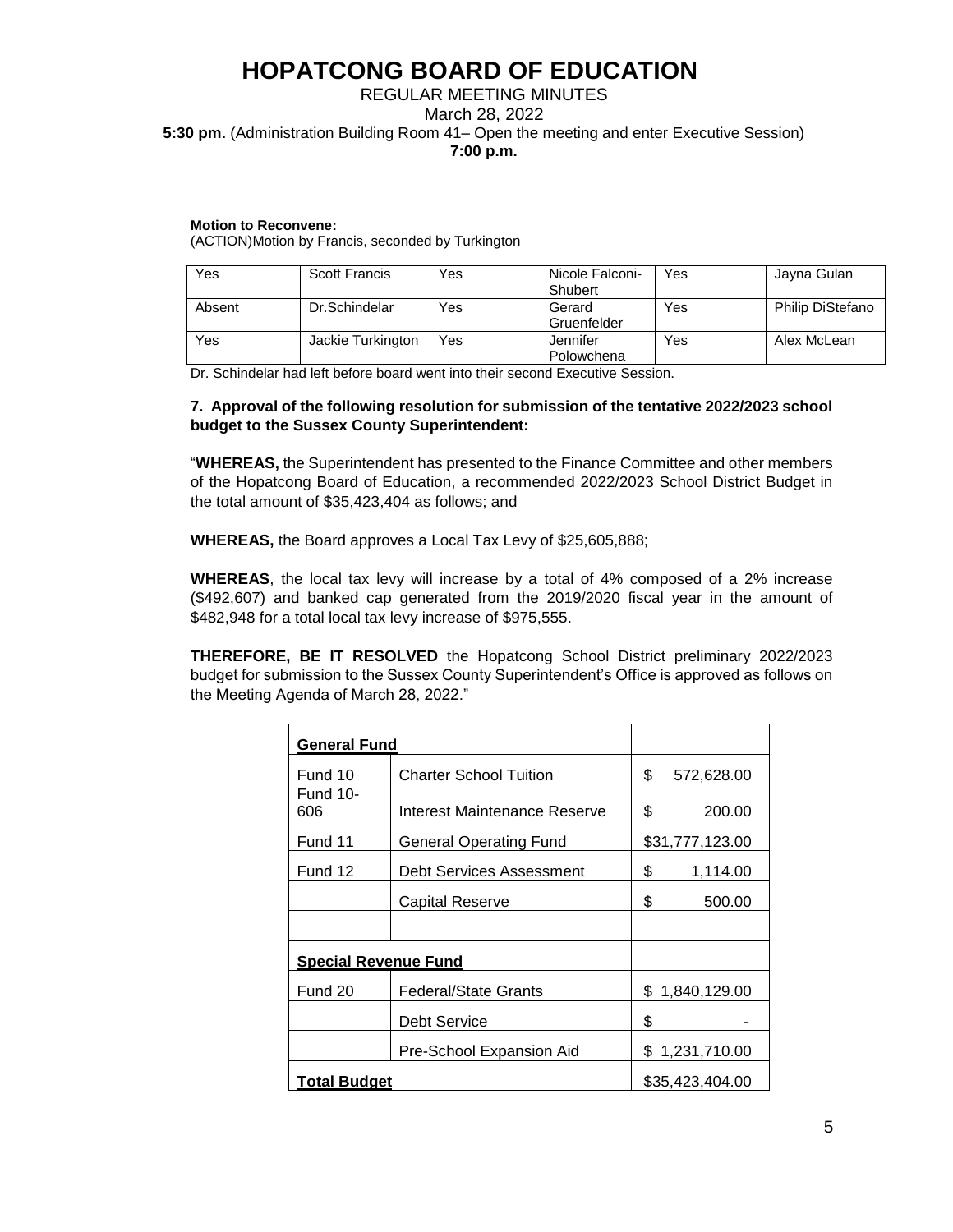#### REGULAR MEETING MINUTES March 28, 2022 **5:30 pm.** (Administration Building Room 41– Open the meeting and enter Executive Session) **7:00 p.m.**

Motion to approve 4% increase is still open.

| Yes    | <b>Scott Francis</b> | Yes | Nicole Falconi-<br>Shubert | Yes | Jayna Gulan             |
|--------|----------------------|-----|----------------------------|-----|-------------------------|
| Absent | Dr.Schindelar        | No  | Gerard<br>Gruenfelder      | Yes | <b>Philip DiStefano</b> |
| Yes    | Jackie Turkington    | Yes | Jennifer<br>Polowchena     | No  | Alex McLean             |

#### **Motion approved**

### **8. SUPERINTENDENT'S REPORT AND HIB REPORT**

### a. Superintendent's Report – **Joseph S. Piccirillo, Superintendent of Schools**

- 1. Graduation Date June 15
- 2. Presentation by David Disler Co Op Mr. Disler, Board attorney reports on the relationship between the Coop and the Board of Education. The Co-op and 70-80 districts within manage Special Education routes mostly. The Hopatcong Board of Education receives rent from the Co-op and does not pay the administrative fee of 2% - 4% charged to other districts using the Coop.
- b. A second reading and approval of the Superintendent's HIB Report for February 2022 as presented to the Board at the February meeting on February 28, 2022. Approval of the Superintendent's HIB report for March 2022 for first reading and review as presented to the Board at the March meeting on March 28, 2022.

#### **Motion to approve 8a – 8b:**

(ACTION)Motion by Turkington, seconded by Falconi-Shubert

| Yes    | Scott Francis     | Yes | Nicole Falconi-<br>Shubert | Yes | Jayna Gulan             |
|--------|-------------------|-----|----------------------------|-----|-------------------------|
| Absent | Dr.Schindelar     | Yes | Gerard<br>Gruenfelder      | Yes | <b>Philip DiStefano</b> |
| Yes    | Jackie Turkington | Yes | Jennifer<br>Polowchena     | Yes | Alex McLean             |

## **9. ACKNOWLEDGEMENTS/CORRESPONDENCE**

- a. The following students were chosen as **Hopatcong High School's Students of the Month** for their outstanding performance in February 2022:
	- Grade 8 Kieren Cassidy

Grade 9 - Chloe Norman Palmer

Grade 10 – Glyn Davies

Grade 11 – Katelyn Kowal

Grade 12 – Leilani Vasco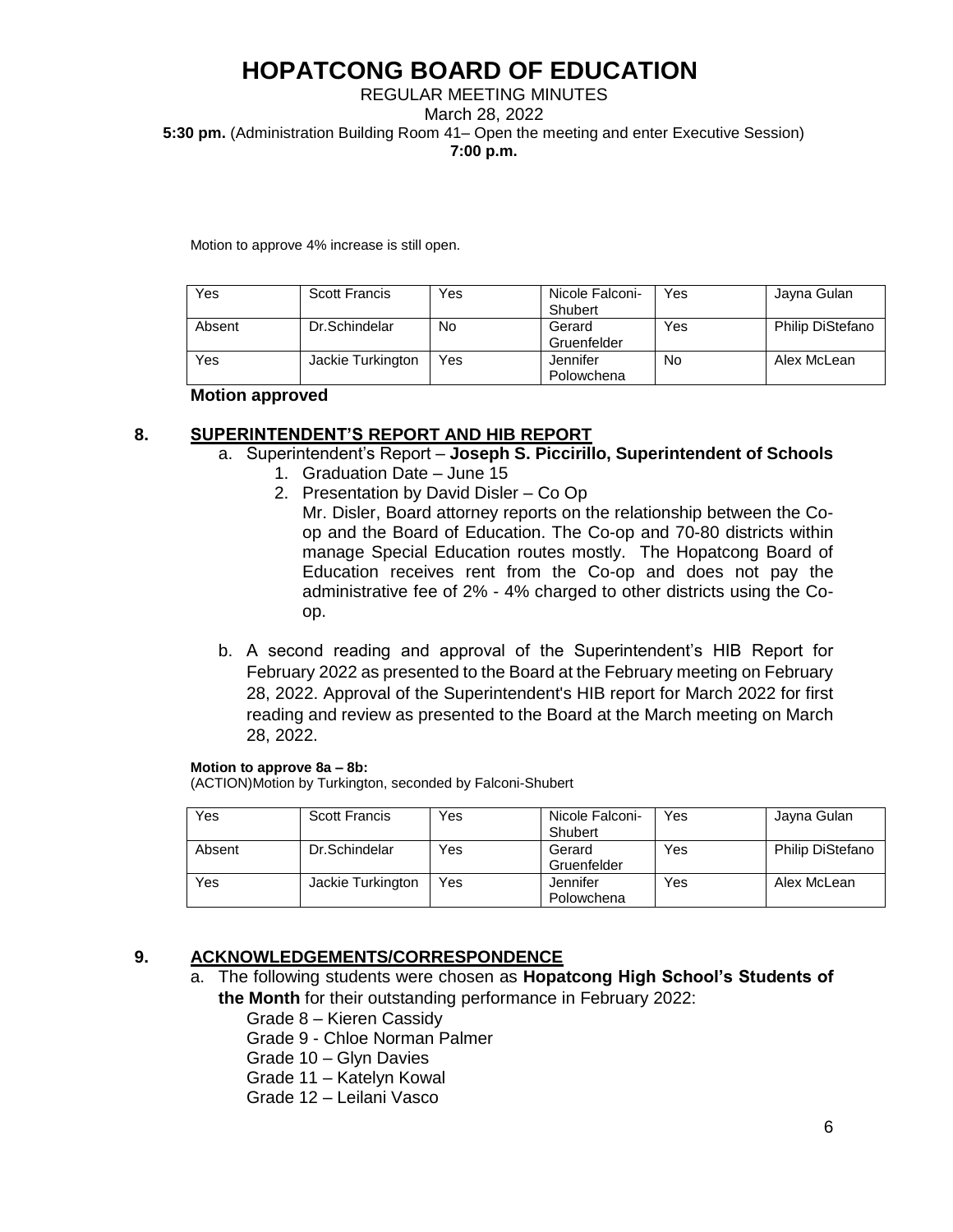REGULAR MEETING MINUTES March 28, 2022 **5:30 pm.** (Administration Building Room 41– Open the meeting and enter Executive Session) **7:00 p.m.**

- b. The following students were chosen as **Hopatcong High School Scholar Athlete of the Month** for their outstanding performance in February 2022: Cheerleading – Hailey McGowan, Senior Wrestling – Michael Mastroeni, Senior
- c. Congratulations the **Durban Ave Students** who went above and beyond to Fill Buckets with FAIRNESS in January.
- d. Congratulations the **Durban Ave Students** who went above and beyond to Fill Buckets with CITIZENSHIP in February.
- e. Congratulations to the following students who attended the **Teen Arts Festival**:
	- 1. Hopatcong Dance Club has been selected to perform two dance numbers at NJ State Teen Arts Festival this year.
	- 2. Amanda Gonzalez has been selected as an alternate for Creative Writing/Poetry, for NJ State Teen Arts Festival.
	- 3. Hopatcong artists' works have been selected for over 70 merits/exhibitions. These works will be exhibited at the various galleries of SCCC, the Sussex County Arts & Heritage Council exhibit, Bristol Glen Galleries, and NJ State teen Arts Festival.
	- 4. The following students whose works will be displayed at this year's NJ Teen Arts Festival:

Ty Gomez Chloe Norman Palmer Olivia Sachse

f. Congratulations in recognition of the following staff milestones for the 2020-2021 and 2021-2022 school years.

| 2020-2021 SERVICE AWARDS | 2021-2022 SERVICE AWARDS |
|--------------------------|--------------------------|
|                          |                          |
| <b>15 YEARS</b>          | <b>15 YEARS</b>          |
| JOSEPH BITETTO           | CARA ACQUAVELLA          |
| <b>PAMELA BRENNAN</b>    | CHRISTOPHER BUGLOVSKY    |
| JOAN CUTCHIS             | <b>JAIME FIALCOWITZ</b>  |
| DONALD DIPPEL            | <b>MELISSA DEAN</b>      |
| JAMIE DOUGLAS            | CATHERINE GIUGLIANO      |
| LISA DUNMYER             | HILARY MARTIN            |
| <b>CHRISTINE KALEMBA</b> | STEPHANIE MARTINEZ       |
| <b>KRISTINE KESTER</b>   | ALEXA MCLEAN             |
| ANA MARRAZZO             | <b>KRISTINE MENDYK</b>   |
| <b>MELANIE PIERETH</b>   | <b>JOHN MULHOLLAND</b>   |
| <b>DIANA PINTO</b>       | CHRISTINA MUNOZ          |
| NICHOLAS TERANTINO       | TANYA PAGANO             |
| <b>MARILYN VOLPE</b>     | <b>MARTIN PETRIZZO</b>   |
| STACY YANKO              | RONALD REYES             |
|                          | <b>HILLARY REYNOLDS</b>  |
| <b>20 YEARS</b>          | <b>DOMINICK SPUCKES</b>  |
| CARMELA CATIZONE         | <b>ERICA STRZEPEK</b>    |
| <b>LYNN MASTERSON</b>    |                          |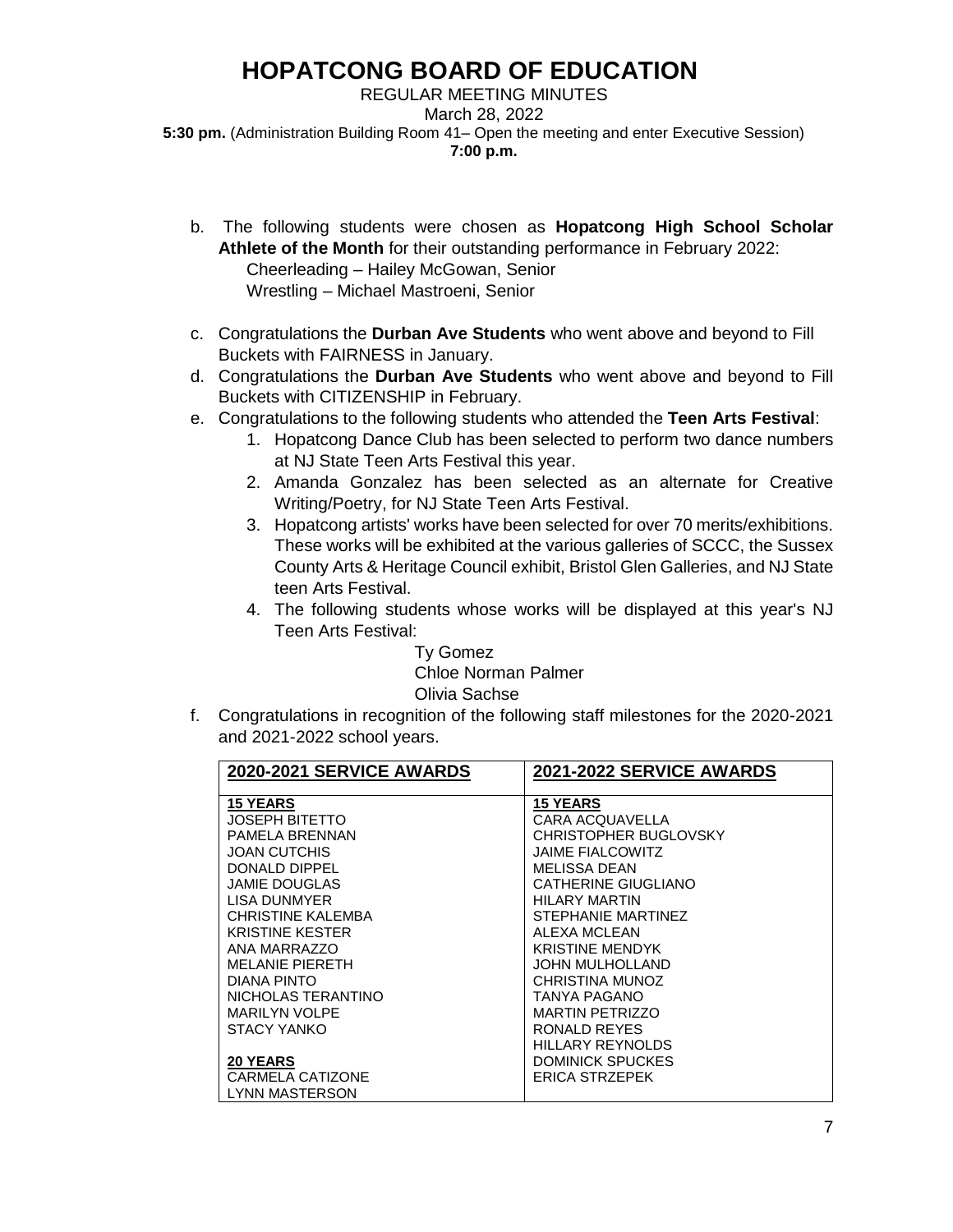REGULAR MEETING MINUTES March 28, 2022 **5:30 pm.** (Administration Building Room 41– Open the meeting and enter Executive Session) **7:00 p.m.**

| <b>20 YEARS</b>       | <b>20 YEARS</b>          |
|-----------------------|--------------------------|
| KEN OLSEN             | <b>MARK CERTO</b>        |
| <b>SUSAN PALLOTTA</b> | <b>WILSON CUSANO</b>     |
| <b>SUSAN WALKO</b>    | <b>BRIAN COLLINS</b>     |
| <b>HILARY WOLF</b>    | <b>CECIRA MANNION</b>    |
|                       | LINDA MINERVINI          |
| <b>25 YEARS</b>       | <b>JASON MULVIHILL</b>   |
| LETICIA ANTHES        | <b>JENNIFER NEU</b>      |
|                       | <b>DOMINIC SCHIAVONE</b> |
|                       | CHRISTINA TAKACS         |
|                       | <b>LOREN TURNER</b>      |
|                       | <b>ROBIN VAUGHAN</b>     |
|                       |                          |
|                       | <b>25 YEARS</b>          |
|                       | DONNA CERRATO            |
|                       | DOLORETTA FERRANTE       |
|                       | <b>KELLY PAPPAS</b>      |
|                       | <b>BARBARA PARICHUK</b>  |
|                       |                          |
|                       | <b>30 YEARS</b>          |
|                       | <b>MARY ELLEN FATA</b>   |
|                       | DOREEN SCIABICA          |
|                       |                          |

#### **Motion to approve 9a – 9e:**

(ACTION)Motion by Falconi-Shubert, seconded by Francis

| <b>Scott Francis</b> |            | Nicole Falconi- | Jayna Gulan             |
|----------------------|------------|-----------------|-------------------------|
|                      |            | Shubert         |                         |
| Dr.Schindelar        |            | Gerard          | <b>Philip DiStefano</b> |
|                      |            | Gruenfelder     |                         |
| Jackie Turkington    | ---------- | Jennifer        | Alex McLean             |
|                      |            | Polowchena      |                         |

#### **10. PARENT/TEACHER**

a. Parent/Teacher Organization Representatives.

#### **Motion to approve 10a:**

(ACTION)Motion by Choose an item., seconded by Choose an item.

| <b>Scott Francis</b> |           | Nicole Falconi- | Jayna Gulan      |
|----------------------|-----------|-----------------|------------------|
|                      |           | Shubert         |                  |
| Dr.Schindelar        |           | Gerard          | Philip DiStefano |
|                      |           | Gruenfelder     |                  |
| Jackie Turkington    | --------- | Jennifer        | Alex McLean      |
|                      |           | Polowchena      |                  |

### **11. PUBLIC COMMENT – GENERAL DISCUSSION** - Moved prior to #7 Preliminary Budget Approval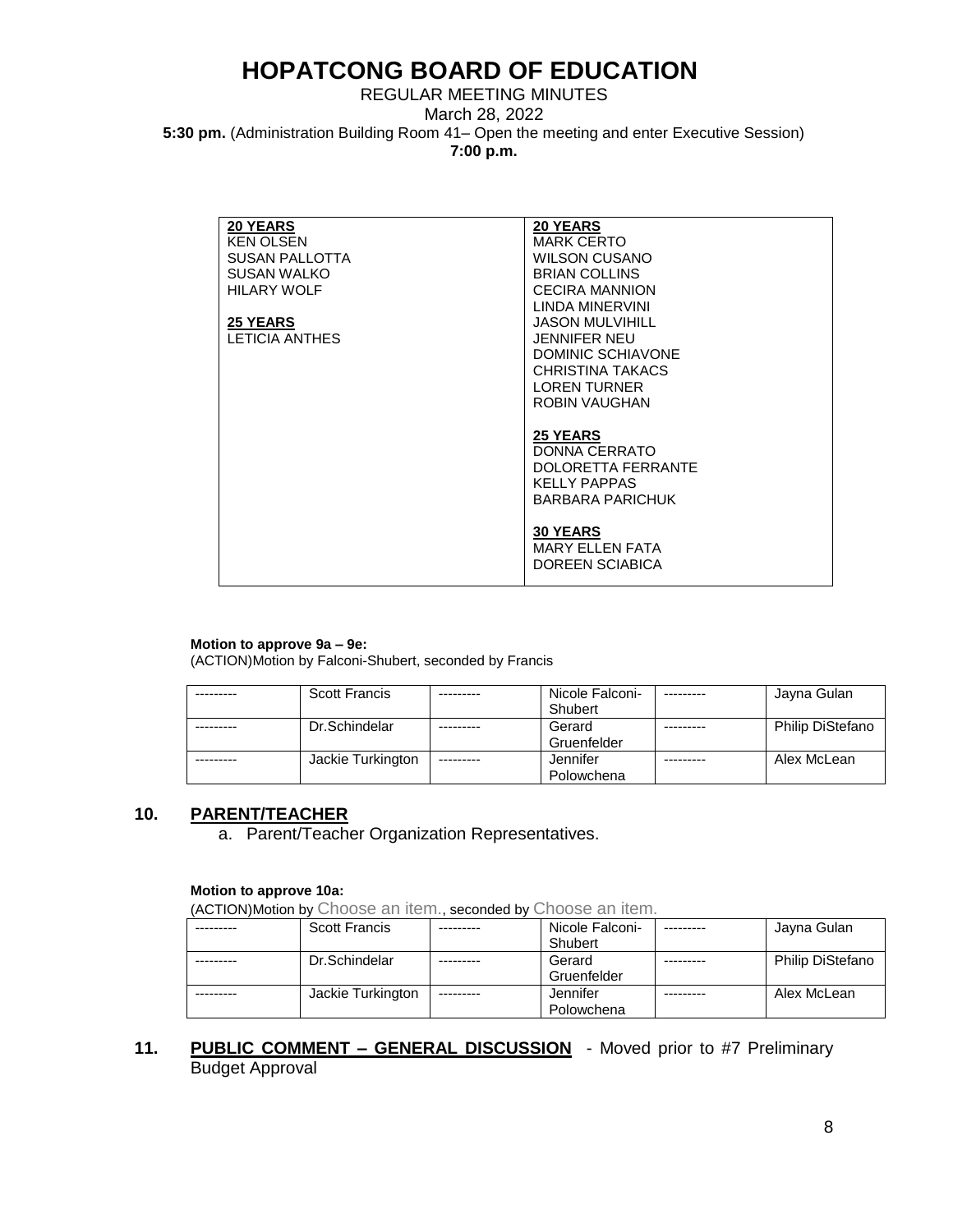REGULAR MEETING MINUTES

March 28, 2022

**5:30 pm.** (Administration Building Room 41– Open the meeting and enter Executive Session) **7:00 p.m.**

### **12. FINANCE**

- Approval of the following Finance items, 12a. 12g, as recommended by the Superintendent of Schools and the Operations Committee of the Board:
- a. It is recommended by the Superintendent that bills for the General Fund and Special Revenues (Grants) account, February 28, 2022 through, March 28, 2022 be approved in the following amounts: General Fund and Special Revenue (Grants) account - \$1,554,585.69 Cafeteria account and the state of the state of the state of the state of the state of the state of the state o
- b. It is recommended by the Superintendent that the board approve the Board Secretary's Report for January 2022.
- c. It is recommended by the Superintendent that the board approve the Transfer Reports for January 2022.
- d. It is recommended by the Superintendent that the board approve the Treasurer's Report for January 2022.
- e. It is recommended by the Superintendent that the board accept Mr. Joseph Memoli's \$50 donation to the Barbara Carlon Character Award Scholarship (check# 7252) and the \$250 donation to the Kristina R. Threlkeld Scholarship (check# 7251).
- f. It is recommended by the Superintendent that the board accepts the donation on behalf of Mr. Phil DiStefano and the Lake Hopatcong Rotary Club in the amount of \$570 to Rotary District 7454 Foundation. This money will support two high school students to attend the Rotary Youth Leadership weekend at Drew University.

## **13. PERSONNEL**

Approval of the following personnel items, **13a – 13q,** as recommended by the Superintendent of Schools and the Student Achievement Committee of the Board:

- a. Approval of employment of **Bledar Culi** as Full-Time Custodian with a prorated salary of \$42,789 minus \$400 for not having a black seal, which represents step 1 of the custodian guide per contract with an effective date of March 29, 2022.
- b. Approval of employment of **Taleen Ohannessian** as School Social Worker with a salary of \$70,895, MA, Step 1 based off of the salary guide for the HEA 2022-2023 school year with an effective date of September 1, 2022.
- c. Approval of employment of **Heather Bivone** as High School Cosmetology Teacher with a salary of \$62,205, BA, Step 2 based off of the 2021-2022 HEA salary guide with an effective date of May 2, 2022.
- d. Approval to accept the resignation of **Charles Putz** from his position as a Custodian effective March 15, 2022.
- e. Approval of the employment of **Andrea Vladescu**, as a Long-Term Substitute at the High School, effective March 10, 2022, to be paid 20 days at the substitute per diem rate of \$110/per day then to be paid at a prorated annual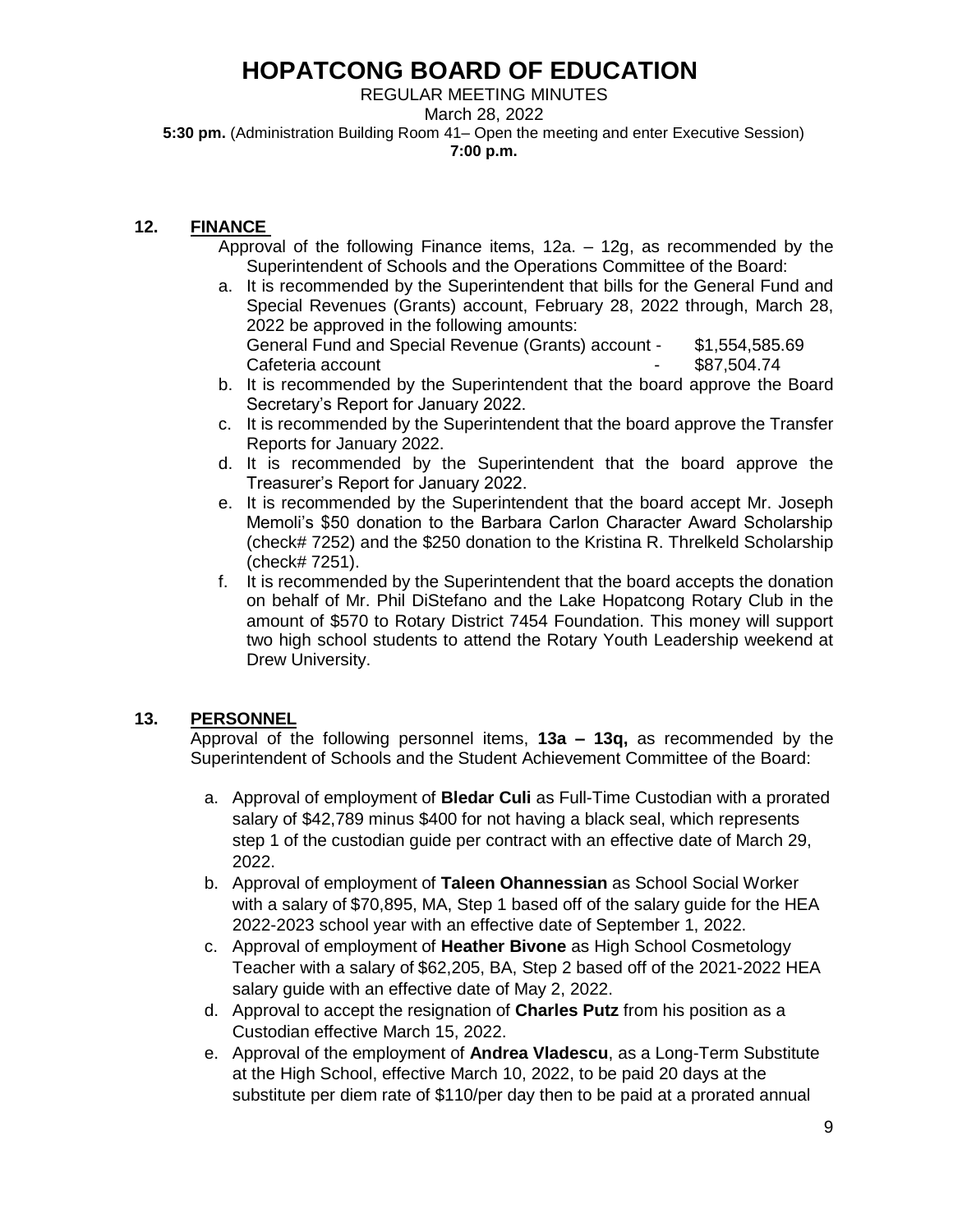REGULAR MEETING MINUTES March 28, 2022 **5:30 pm.** (Administration Building Room 41– Open the meeting and enter Executive Session) **7:00 p.m.**

> salary of \$61,855 which represents Level BA/Step 1 of the 2021 – 2022 HEA Salary Guide for the remained of the school year.

- f. Approval of the resignation of **Ana Sodi Maldonado** from her position as High School Math Teacher effective May 18, 2022.
- g. Approval of the resignation of **Catherine Giugliano** from her position as Middle School Math Teacher effective April 26, 2022.
- h. Approval of the resignation, with regret of **Margaret Szczubelek** from her position as 4<sup>th</sup> Grade LLD Teacher for the purpose of retiring effective May 1, 2022. Margaret has worked for the Hopatcong School District for the past 13 years.
- i. Approval of the resignation, with regret of **Gail Sanderson** from her position as Art Teacher for the purpose of retiring effective June 30, 2022. Gail has worked for the Hopatcong School District for the past 29 years.
- j. Approval of **Employee #80430** to take extend their unpaid leave of absence with FMLA to use all 60 days through May 6, 2022 followed by an unpaid absence for the remainder of the 2021-2022 school year with an anticipated return date of September 1, 2022.
- k. Approval of **Employee #81513** for 12 weeks of FMLA intermittent leave to be taken, if needed, during the next twelve months.
- l. Approval of **Employee #80466** to use earned sick days to take a paid medical leave of absence from May 16, 2022 with an anticipated return date of May 30, 2022.
- m. Approval of the following staff to work athletic events for the 2021-2022 school year as needed:

| <b>Kathy LaRosa</b>  | <b>Kurt Zimmermann</b> |
|----------------------|------------------------|
| <b>Wilson Cusano</b> | <b>Hank Fattorusso</b> |
| Nicole Roman-Gerena  | Ryan Myslinksi         |
| Linda Tappen         | <b>Lynn Masterson</b>  |
| Ana Sodi Maldonado   | <b>Jason Mulvihill</b> |

n. Approval of the following Advisor Position for the 2021-2022 school year:

| <b>Name</b>    | <b>Nature of</b><br><b>Action</b> | <b>Position</b> | <b>Class</b> | Level | <b>Salarv</b>                                          |
|----------------|-----------------------------------|-----------------|--------------|-------|--------------------------------------------------------|
| Ryan Myslinski | Appoint<br>April 1, 2022          | GSA             |              |       | \$977<br>*prorated<br>starting April 1 <sup>st</sup> . |

o. Approval of the following Fall Coach/Advisor Positions for the 2022-2023 school year: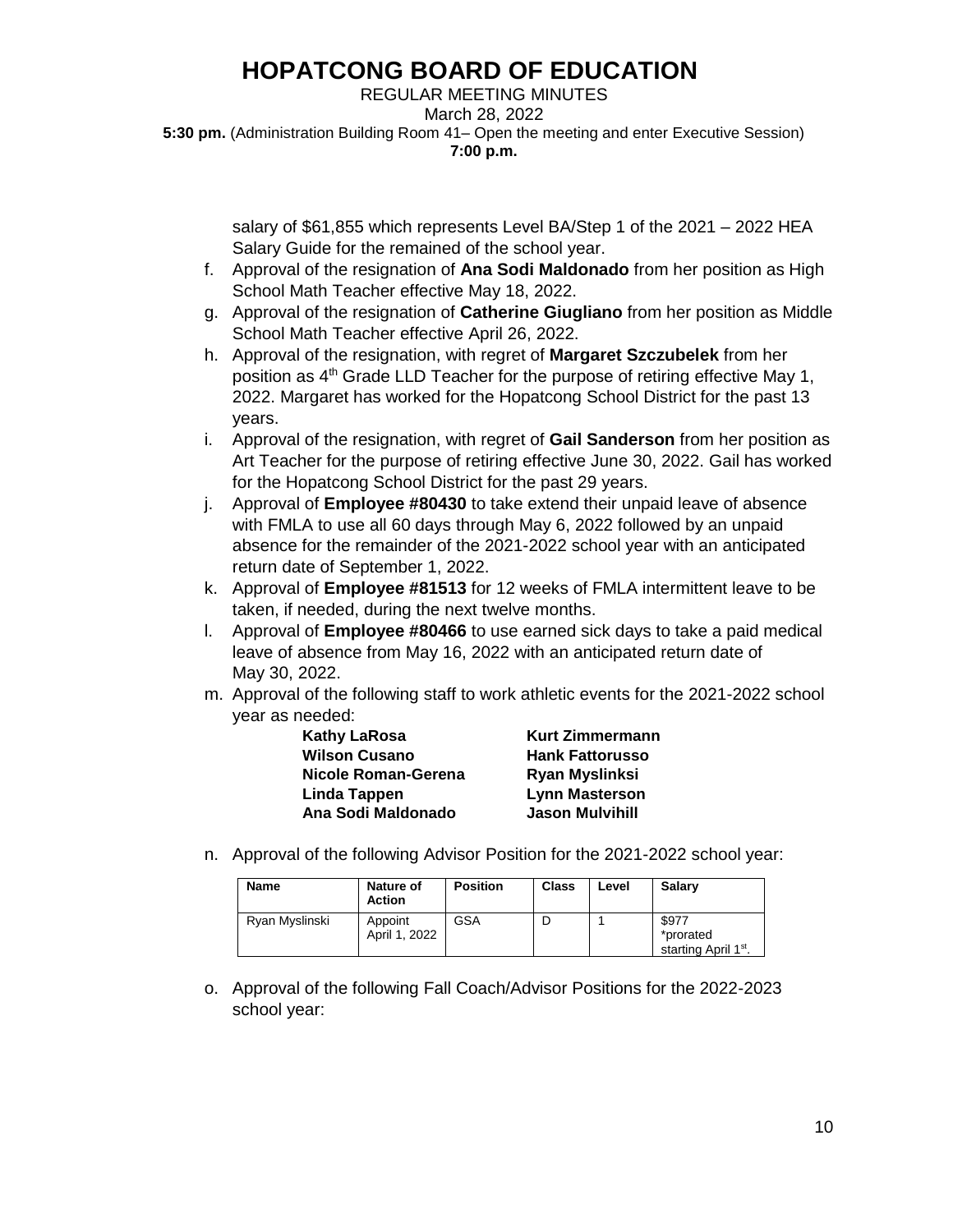#### REGULAR MEETING MINUTES

March 28, 2022

**5:30 pm.** (Administration Building Room 41– Open the meeting and enter Executive Session) **7:00 p.m.**

| Name                | <b>Nature</b><br>of<br><b>Action</b> | <b>Position</b>                | <b>Class</b> | Level | Salary  |
|---------------------|--------------------------------------|--------------------------------|--------------|-------|---------|
| Sean Norton         | Appoint                              | <b>Head Football Coach</b>     | A            | 4     | \$7,712 |
| Mark Certo          | Appoint                              | Asst. Football Coach           | A            | 4     | \$5,034 |
| <b>Austin Brown</b> | Appoint                              | Asst. Football Coach           | A            | 4     | \$5,034 |
| Gary Andolena       | Appoint                              | Asst. Football Coach           | A            | 4     | \$5,034 |
| Michael Norton      | Appoint                              | Asst. Football Coach           | A            | 4     | \$5,034 |
| Peter Oesen         | Appoint                              | <b>Head Cross Country</b>      | A            | 4     | \$7,712 |
| Jaime Douglas       | Appoint                              | Asst. Cross Country            | Α            | 4     | \$5,034 |
| Craig Vallaro       | Appoint                              | Head Boys Soccer Coach         | A            | 4     | 7,712   |
| Saralynn Thunell    | Appoint                              | Asst. Boys Soccer Coach        | A            | 1     | \$3,187 |
| Hanna Aracki        | Appoint                              | <b>Head Girls Soccer Coach</b> | A            | 4     | \$7,712 |
| Kelcey Brennan      | Appoint                              | Asst. Girls Soccer Coach       | A            | 2     | \$3,666 |
| <b>Traci Duffy</b>  | Appoint                              | Head Tennis Coach (Fall)       | B            | 4     | \$5,034 |
| Heather DelBagno    | Appoint                              | Asst. Tennis Coach (Fall)      | B            | 4     | \$3,287 |
| James McKowen       | Appoint                              | E-Sports - Fall                | B            | 3     | \$2,681 |
| Kurt Zimmermann     | Appoint                              | Head Marching Band Director    | A            | 4     | \$7,712 |
| Al Cerulo           | Appoint                              | Asst. Marching Band Director   | B            | 4     | \$3,287 |
| Keri Morabito       | Appoint                              | Asst. Fall Cheerleading Coach  | В            | 4     | \$3,287 |
| Ana Sodi Maldonado  | Appoint                              | Head Fall Cheerleading Coach   | В            | 4     | \$5,034 |

p. Approval of the following staff to take and receive tuition reimbursements\*, as per contract, upon successful completion of the course and submission of paperwork:

| <b>Name</b>      | <b>Course Title</b>                 | <b>Course Number</b> | Credit(s) | Cost       |  |
|------------------|-------------------------------------|----------------------|-----------|------------|--|
| Rossella Tripodi | Career & Technical Education        | Stage 5              |           | \$685.00   |  |
|                  | Certificate of Eligibility Educator | Stage 6              |           | \$685.00   |  |
|                  | Preparation Program CTE CE EPP      |                      |           |            |  |
| Katie Schwab     | HR Employment Law                   | <b>HRMG-455</b>      |           | \$1,170.96 |  |

|  | <b>Course Approval /Reimbursement Approval</b> |
|--|------------------------------------------------|
|--|------------------------------------------------|

 *\*The maximum rate of reimbursement per credit is \$390.32 for the 21-22 school year.*

q. Approval of substitutes, teachers and paraprofessionals.

- a. Josephine Haddad
- b. Brianne Willis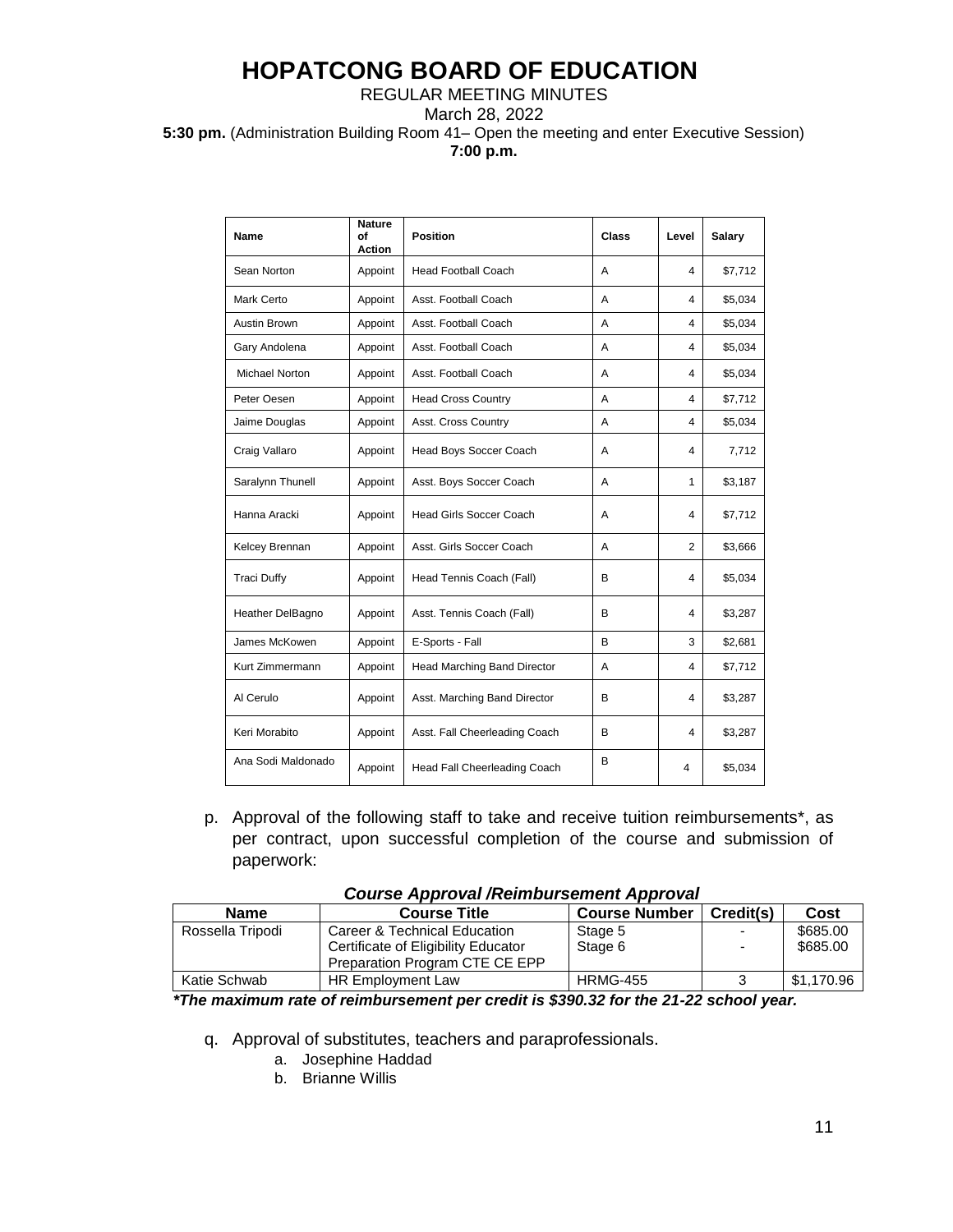REGULAR MEETING MINUTES March 28, 2022 **5:30 pm.** (Administration Building Room 41– Open the meeting and enter Executive Session) **7:00 p.m.**

## **14. TRAVEL AND PROFESSIONAL DEVELOPMENT**

Resolved, that the Hopatcong Board of Education approve travel costs as related in this resolution which are educationally necessary and fiscally prudent and are related to and within the scope of the employee's current responsibilities and promotes the delivery of instruction or furthers the efficient operation of the school district. The reimbursement listed in this resolution are in compliance with the state travel reimbursement guidelines as established by the Department of Treasury and Board of Education policy in accordance with N.J.A.C. 6A:23B-1.1. seq

| <b>Name</b>          | Title                                              | Cost      | <b>Date</b>  |
|----------------------|----------------------------------------------------|-----------|--------------|
| Martina Villani      | NJTESOL/NJBE 2022 Spring Conference                | \$354     | $6/1/2022 -$ |
|                      |                                                    | +mileage  | 6/2/2022     |
| Alexa McLean         | NJTESOL/NJBE 2022 Spring Conference                | \$354     | $6/1/2022 -$ |
|                      |                                                    | + mileage | 6/2/2022     |
| Kristine Kester      | Let's Get Confident with AAC by Warren County      | \$90      | 5/23/2022    |
|                      | Speech Language Hearing Association                | + mileage |              |
| <b>Emily Taylor</b>  | Let's Get Confident with AAC by Warren County      | \$90      | 5/23/2022    |
|                      | Speech Language Hearing Association                | + mileage |              |
| Siobhan Winkler      | Let's Get Confident with AAC by Warren County      | \$90      | 5/23/2022    |
|                      | Speech Language Hearing Association                | + mileage |              |
| Gabrielle Cardosa    | Let's Get Confident with AAC by Warren County      | \$90      | 5/23/2022    |
|                      | Speech Language Hearing Association                | + mileage |              |
| Christi Murphy       | Let's Get Confident with AAC by Warren County      | \$90      | 5/23/2022    |
|                      | Speech Language Hearing Association                | + mileage |              |
| Christine Kalemba    | AP Language and Composition Reading: Tampa, FL     | \$0       | 6/9/2022-    |
|                      |                                                    |           | 6/17/2022    |
| Tanya Pagano         | Down in the Garden: Hands on Activities for Plants | Mileage   | 2/29/2022    |
|                      | Free Workshop for Teachers                         |           |              |
| <b>Matthew Geary</b> | NJSBGA 24th Annual Conference/Expo                 | \$300     | 3/20/2022-   |
|                      |                                                    | +mileage  | 3/23/2022    |
| Joseph Piccirillo    | NJASA/NJAPSA Spring Leadership Conference 2022     | \$100     | 3/19/2022-   |
|                      |                                                    | Lodging   | 3/20/2022    |
|                      |                                                    | \$88.50   |              |
|                      |                                                    | per diem  |              |
|                      |                                                    | +mileage  |              |

### *Approval of the following staff to attend Professional Development/Conference\**

*\*Cost will be reimbursed upon completion of attendance and all documentation has been provided.* 

## **15. POLICY & REGULATIONS**

Approval of item **15a-15b**, as recommended by the Superintendent of Schools and the Student Achievement and Operations Committees of the Board:

a. Approval of modifications and additions to the policies and regulations of the Hopatcong Board of Education in accordance with statutory and regulatory changes for approval, as revised, for **FIRST READING**: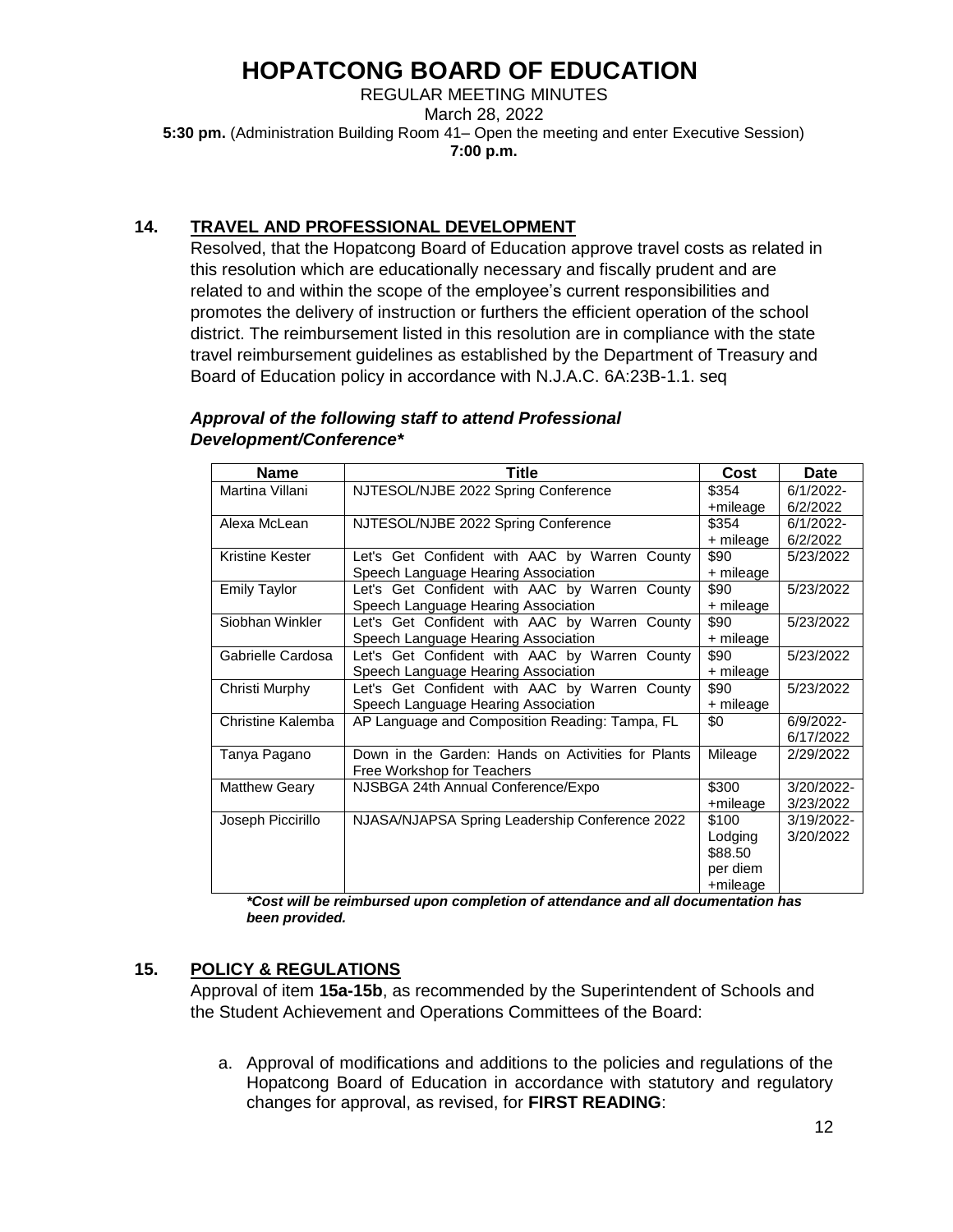REGULAR MEETING MINUTES March 28, 2022 **5:30 pm.** (Administration Building Room 41– Open the meeting and enter Executive Session) **7:00 p.m.**

| Policy/Regulation # | Title                    |                                                                         |                                                                                              |
|---------------------|--------------------------|-------------------------------------------------------------------------|----------------------------------------------------------------------------------------------|
| P 2415.05           | Examinations,            |                                                                         | Student Surveys, Analysis, Evaluations,                                                      |
| P & R 2431.4        | Concussions              | Testing, or Treatment (M) (Revised)<br>Prevention and Treatment of      | Sports-Related                                                                               |
| P&R 1642            | <b>Earned Sick Leave</b> | and Head Injuries (M) (Revised)                                         |                                                                                              |
| P 2415.05           |                          |                                                                         | Student Surveys, Analysis, Evaluations,<br>Examinations, Testing, or Treatment (M) (Revised) |
| P & R 2431.4        |                          | Concussions and Head Injuries (M) (Revised)                             | Prevention and Treatment of Sports-Related                                                   |
| P 2451              |                          | Adult High School (M) (Revised)                                         |                                                                                              |
| R 2460.30           |                          | Additional/Compensatory Special Education<br>Related Services (M) (New) | and                                                                                          |
| P&R 2622            |                          | Student Assessment (M) (Revised)                                        |                                                                                              |
| P 5460              |                          | High School Graduation (M) (Revised)                                    |                                                                                              |
| P 5541              | Anti-Hazing (M) (New)    |                                                                         |                                                                                              |
| P & R 8465          |                          |                                                                         | Bias Crimes and Bias-Related Acts (M) (Revised)                                              |
| P 9560              |                          | Administration of School Surveys (M) (Revised)                          |                                                                                              |
| P 0168              |                          | <b>Recording Board Meeting</b>                                          |                                                                                              |

b. Approval of modifications and additions to the policies and regulations of the Hopatcong Board of Education in accordance with statutory and regulatory changes for approval, as revised, for **SECOND READING**:

| <b>Policy/Regulation #</b> | <u>Title</u>                                 |
|----------------------------|----------------------------------------------|
| P4160                      | PHYSICAL EXAMINATION (M)                     |
| P 5116                     | EDUCATION OF HOMELESS CHILDREN               |
| P 5320                     | <b>IMMUNIZATION</b>                          |
| P 5411                     | <b>PROMOTION FROM EIGHTH GRADE (ABOLISH)</b> |
| P&R 5200                   | ATTENDANCE (M)                               |
| P&R 5330.04                | ADMINISTERING AN OPIOID ANTIDOTE (M)         |
| P&R 5350                   | STUDENT SUICIDE PREVENTION (M)               |

#### **16. STUDENTS AND SERVICES**

Approval of the following items, 16a-16d as recommended by the Superintendent of Schools and Student Achievement Committee of the Board:

a. Approval for 10 hours of home instruction services per week for student no. 13786. Instruction will be provided by Hopatcong certificated staff at the rate of \$35.00 per hour from February 22, 2022 until approximately March 24, 2022.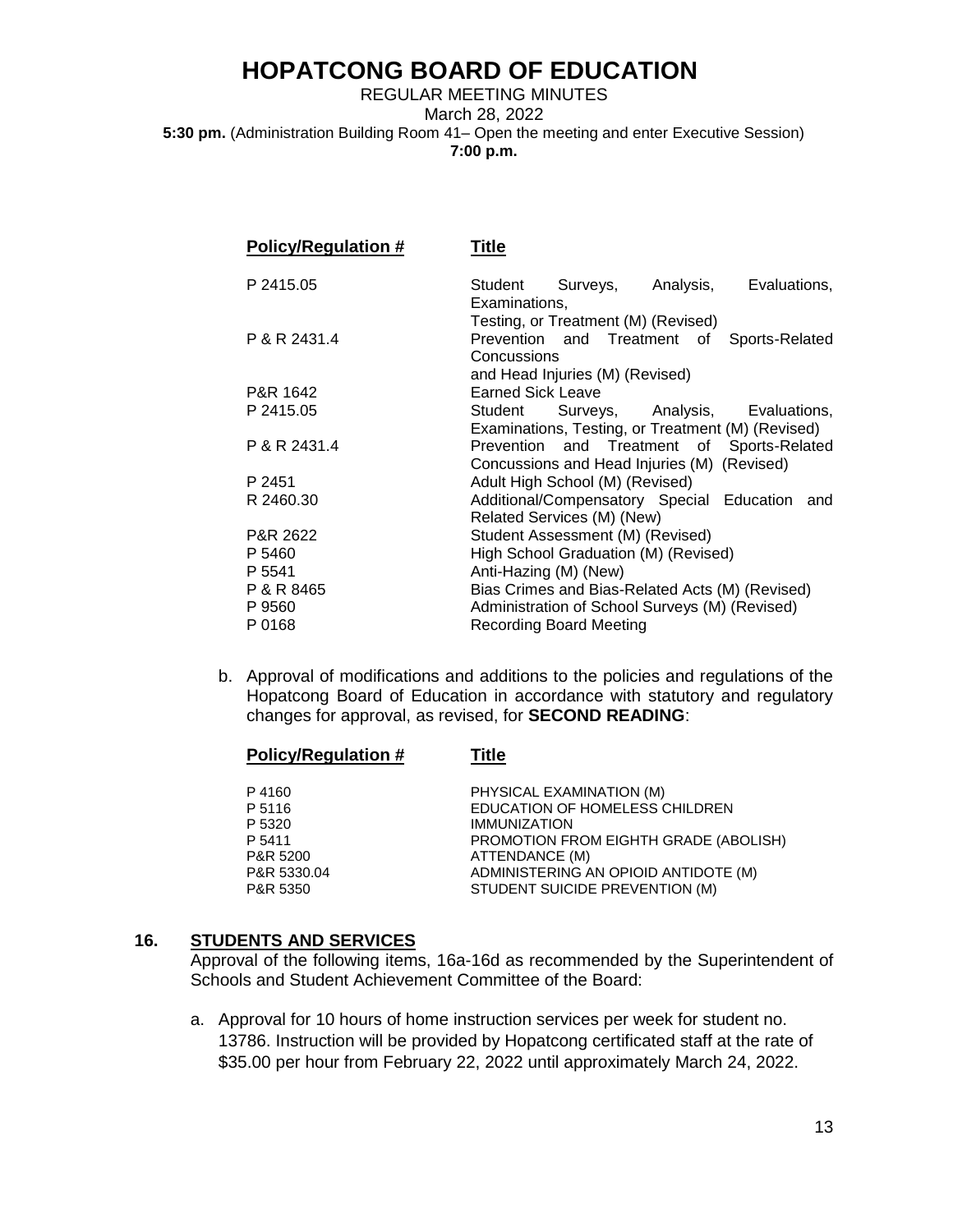#### REGULAR MEETING MINUTES March 28, 2022 **5:30 pm.** (Administration Building Room 41– Open the meeting and enter Executive Session) **7:00 p.m.**

- b. Approval for continued home instruction services for student no. 14471 for 5 hours per week. Instruction will be provided by Hopatcong certificated staff at the rate of \$35.00 per hour until 6/30/22.
- c. Approval for home instruction services for student no. 12198 for 5 hours per week. Instruction will be provided by Hopatcong certificated staff at the rate of \$35.00 per hour effective 3/16/22 until the end of the school year.
- d. Approval of the following field trip requests:

| School             | Date      | Trip                                |
|--------------------|-----------|-------------------------------------|
| <b>High School</b> | 3/3/2022  | Quest - Campgaw Snow Tubing         |
| <b>High School</b> | 3/7/2022  | Life Skills - Hopatcong Diner       |
| <b>High School</b> | 3/15/2022 | Teen Arts Festival - SCCC           |
| <b>High School</b> | 3/24/2022 | Quest - Paterson Great Falls        |
| <b>High School</b> | 3/31/2022 | Quest - Great Swamp, Harding        |
| <b>High School</b> | 5/13/2022 | FIT - Duke Farms                    |
| <b>High School</b> | TBD       | Lake Hopatcong - Enhance Water Unit |
| <b>High School</b> | 6/2/2022  | FIT - Gateway National Park         |
| Middle School      | 5/13/2022 | Count Basie Theatre - Red Bank      |

## **17. RESOLUTIONS**

- a. It is recommended by the Superintendent that the Board of Education approve the amended 2022-2023 School Calendar.
- b. It is recommended by the Superintendent that the Board of Education approve the donation of school supplies from Staples for the 2022-2023 school year.
- c. It is recommended by the Superintendent that the Board of Education approve the amending of the following applications for Carryover Funds in the following areas:
	- a. Title III \$10,289
	- b. Title III Immigrant \$2,214
	- c. Title IV Part A \$12,592

## **18. SUSSEX COUNTY REGIONAL COOPERATIVE**

- a. The Superintendent and the Director of Transportation recommend the *approval of bills* for the Sussex County Regional Cooperative Operating account for March 1, 2022 through March 28, 2022 in the amount of \$ \$67,902.70 for Regular bills and Contractor bills \$4,812,276.36.
- b. The Superintendent and the Director of Transportation recommend the approval of the following four (4) New Member Districts for the 2021-22 School Year:

 **Atlantic City Public Schools Bridgeton City School District Hamilton Township School District Lakeland Regional School District**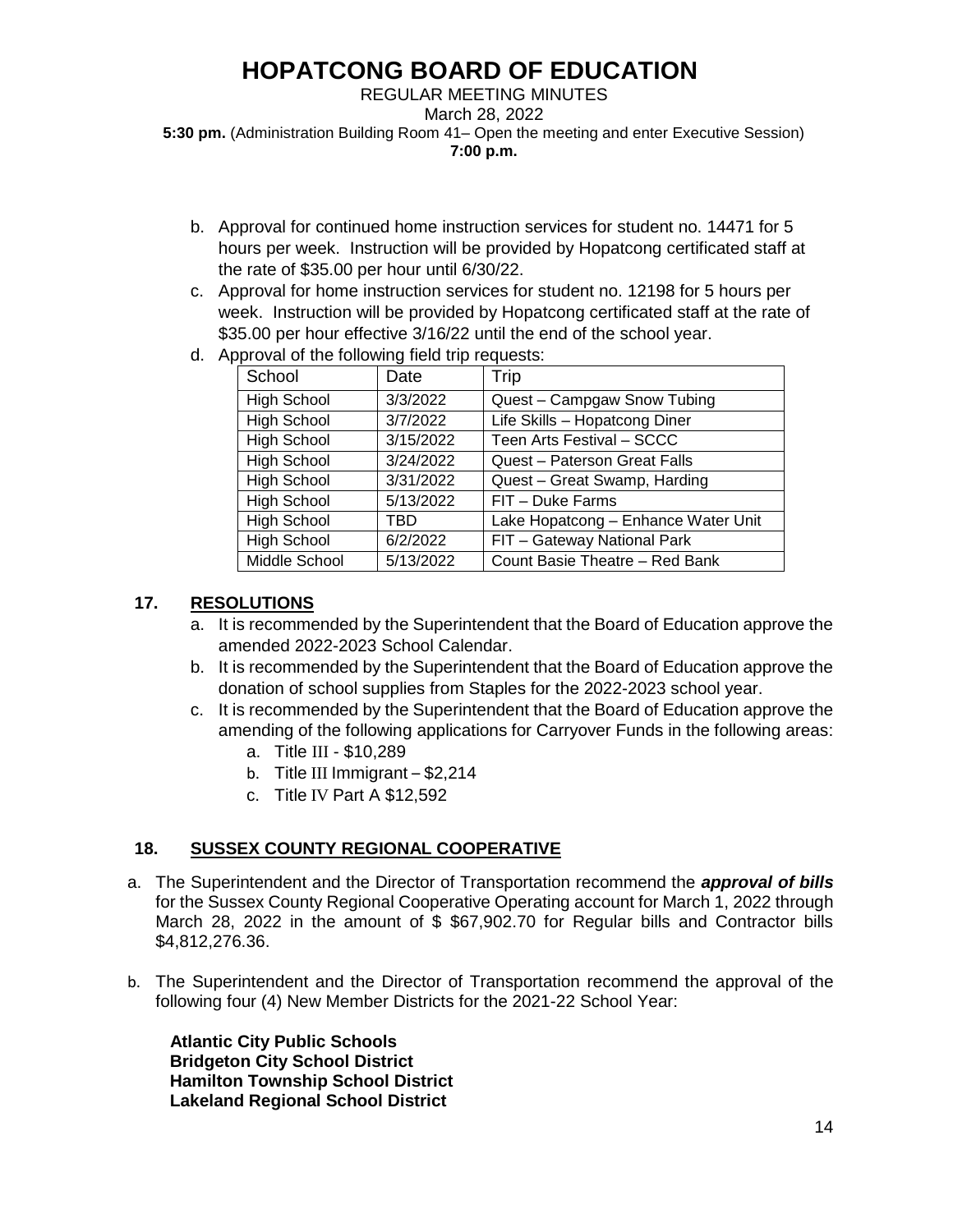REGULAR MEETING MINUTES March 28, 2022 **5:30 pm.** (Administration Building Room 41– Open the meeting and enter Executive Session) **7:00 p.m.**

c. The Superintendent and the Director of Transportation recommend the removal of stipend payments and the increase of salaries effective April 1, 2022 as follows:

| <b>Margaret Byrnes, District Transportation Coordinator</b> | \$61,000 |
|-------------------------------------------------------------|----------|
| Dana Jones, Public/Non-Public Transportation Coordinator    | \$61,000 |
| Diane Scanlon, Special Education Transportation Coordinator | \$63,000 |

- d. The Superintendent and the Director of Transportation recommend to *accept the resignation*, with regret, of **Susan Exner,** Bus Driver, effective March 3, 2022.
- e. The Superintendent and the Director of Transportation recommend the approval to hire **Evelyn Lavin**, Administrative Assistant/Receptionist at the pro-rated salary of \$40,000 effective April 16, 2022 or sooner, pending release of current contract for the 2021-22 school year.
- f. The Superintendent and the Director of Transportation recommend the approval to contract with **Summit Management Solutions, LLC** for professional accounting services.
- g.
- 1. The Superintendent and the Director of Transportation recommend the *acceptance* of student transportation *quotations for Special Education Routes* for the 2021-22 School Year as listed on Exhibit A.
- 2. The Superintendent and the Director of Transportation recommend the *award* of student transportation *quotations for Special Education Routes* to the lowest, responsible and responsive bus contractor companies for the 2021-22 School Year as listed on Exhibit A.
- 3. The Superintendent and the Director of Transportation recommend the *acceptance* of *bids submitted* from the acceptance of bids submitted from the February 16, 2022 Bid #2021-22-06 for the 2021-22 School Year as listed on Exhibit A.
- 4. The Superintendent and the Director of Transportation recommend the *award of bids submitted* from the February 16, 2022 Bid # 2021-22-06 to the lowest, responsible and responsive bus contractors for the 2021-22 School Year as listed on Exhibit A.
- 5. The Superintendent and the Director of Transportation recommend the *rejection of bids submitted* from the February 16, 2022 Bid # 2021-22-06 due to non-compliance or termination of routes for the 2021-22 School Year as listed on Exhibit A.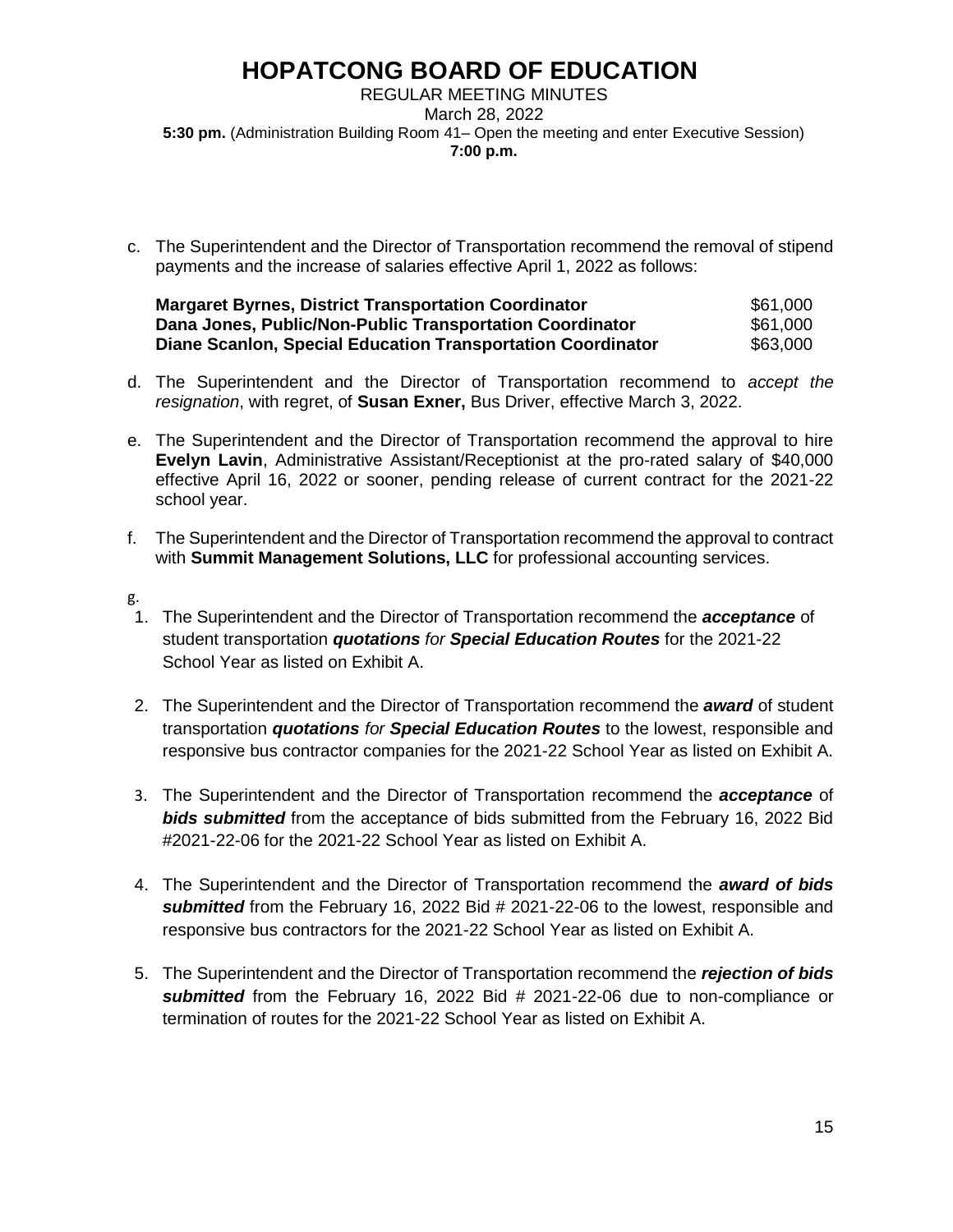REGULAR MEETING MINUTES March 28, 2022 **5:30 pm.** (Administration Building Room 41– Open the meeting and enter Executive Session) **7:00 p.m.**

- 6. The Superintendent and the Director of Transportation recommend the *acceptance* of student transportation *quotations* for *Athletic/Class/Field Trips* for the 2021-22 School Year as listed on Exhibit A.
- 7. The Superintendent and the Director of Transportation recommend the *award* of student transportation *quotations for Athletic/Class/Field Trips* to the lowest, responsible and responsive bus contractor companies for the 2021-22 School Year as listed on Exhibit A.
- 8. The Superintendent and the Director of Transportation recommend the *acceptance* of *bids submitted* from the acceptance of bids submitted from the July 28, 2021 Bid #2021- 22-02 for the 2021-22 School Year as listed on Exhibit A.
- 9. The Superintendent and the Director of Transportation recommend the *award of bids submitted* from the July 28, 2022 Bid # 2021-22-02 to the lowest, responsible and responsive bus contractors for the 2021-22 School Year as listed on Exhibit A.
- 10. The Superintendent and the Director of Transportation recommend the *acceptance of contract addendums* for routes for the 2021-22 school year as listed on Exhibit A.
- 11. The Superintendent and the Director of Transportation recommend the *acceptance of corrections* on the 21-22 School Year Renewal Routes as listed on Exhibit A. (The corrections are necessary due to clerical errors to correct the board minutes for county approval of the contracts.)
- 12. The Superintendent and the Director of Transportation recommend the *approval of seventy-five (75) Member School Districts* for the 2022-23 School Year as listed on Exhibit A.

| Yes    | <b>Scott Francis</b> | Yes | Nicole Falconi-<br>Shubert | Yes | Jayna Gulan             |
|--------|----------------------|-----|----------------------------|-----|-------------------------|
| Absent | Dr.Schindelar        | Yes | Gerard<br>Gruenfelder      | Yes | <b>Philip DiStefano</b> |
| Yes    | Jackie Turkington    | Yes | Jennifer<br>Polowchena     | Yes | Alex McLean             |

**Motion to approve Items 12 - 18:** (ACTION)Motion by Falconi-Shubert, seconded by Gulan

Mr. Gruenfelder: No item #14, Mr. DiStefano: No item #12, Mr. McLean: Abstain Items 13 & 14

### **19. BOARD OF EDUCATION – MEMBER COMMENTS** None